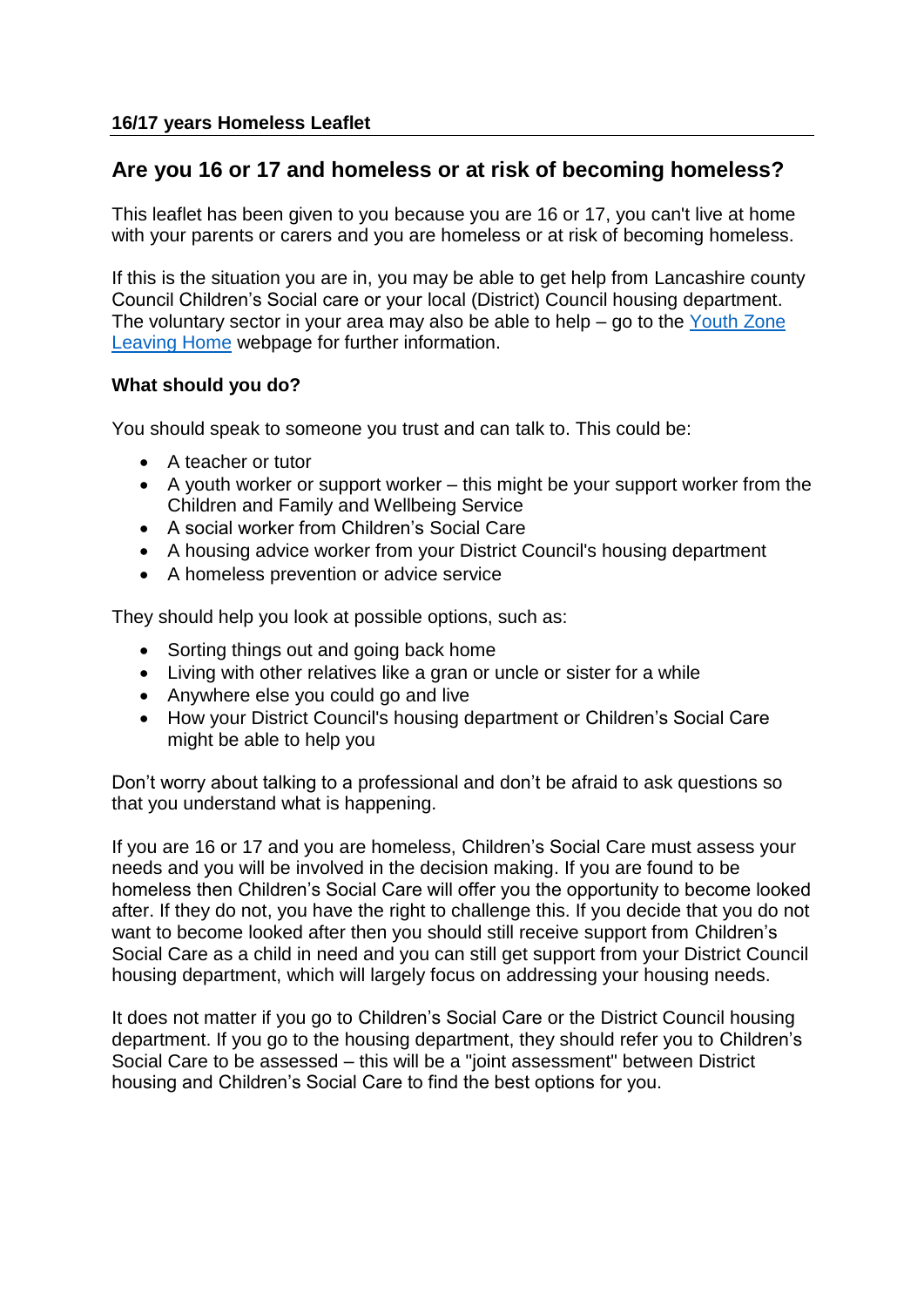## **Family Group Conference**

It may be possible for you and your carers to access Family Group Conference Support. This is one way of trying to resolve the issues that you and your family are experiencing and can help you to talk to each other. If you would like this, please read the leaflet attached to this leaflet or you can ask your social worker or support worker from the Children and Family Wellbeing Service.

If you are uncertain about what is best for you, you can contact an advice service such as [Shelter](http://www.shelter.org.uk/) which offers an online chat service and free helpline, open 365 days a year.

#### **What happens if I become looked after?**

Children's Social Care must provide you with accommodation under section 20 of the Children Act 1989 if the assessment shows that:

- You are a child in need
- You need somewhere to live because there are no adults who can provide you with safe accommodation

Children's Social Care will find a place for you in semi-independent accommodation, residential accommodation, supported housing or in foster care. The type of accommodation you will be given will depend on your age and your needs, including access to your support networks and family where appropriate.

If you become looked after, Children's Social Care must not just give you somewhere to live; they will look after you in other ways too. This will include things like keeping you safe and helping you do as well as you can, looking at your education, health, financial support, contact with your family and friends (if you want that) and any other needs that you have.

You have the right to take some time to think about being a looked after child and can talk this through with someone you trust to help explain things. If you need additional support and would like an Advocate, please ask your social worker or Children and Family Support Worker.

*Please note, permission should be sought from the young person before a referral to the children's advocacy service is made*.

You can find further advice on the [Youth Zone Leaving Home](http://www.lancashire.gov.uk/youthzone/need-to-know/leaving-home.aspx) webpage.